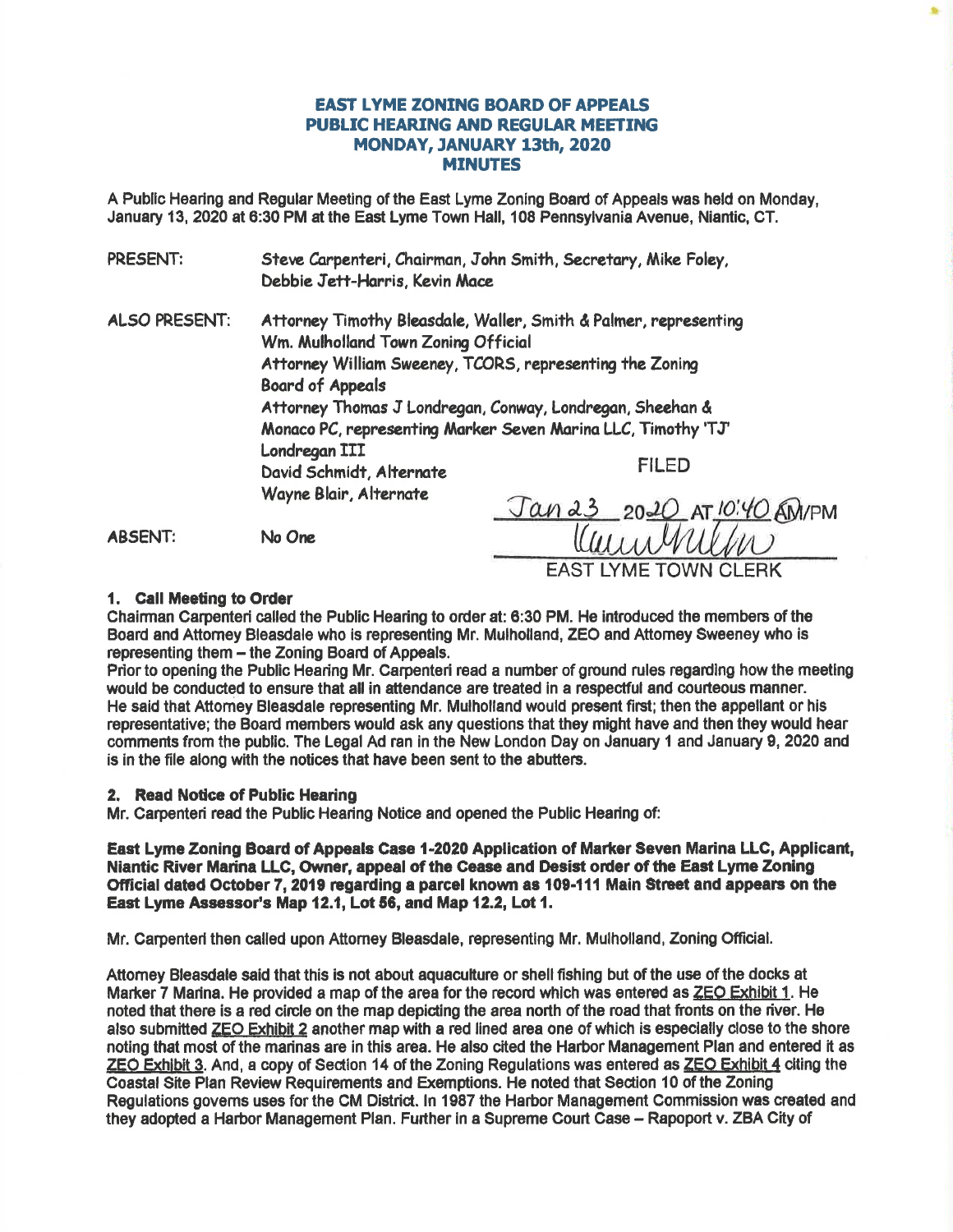Stamford the State gave authority to municipalities up to the mean high water line. The Zoning regulations can regulate the number of boats, moorings and use of those spaces. He submitted ZEO Exhibit 5 - the East Lyme Harbor Management Plan dated May 5, 1994. He then played a minute and a half video (CT Style Live) showing the activities in the area by Mr. Londregan. He asked that they pay special attention to the large tumbler cyllnder on the boat at the dock area.

(Note: Attorney Londregan said that forthe record he had no objection to the video being played and that he had received a copy of it the previous Friday.)

Attorney Bleasdale said that the tumbler device in the video is processing the oysters - cleaning and chipping their shells by Mr. Londregan's own admission in that video.

Further - the definition of a marina - from the dictionary cites 'pleasure boats'. The Rapoport Case specified that if a definition was not supplied then a reasonable common sense one is used. ln Section 10.1.1 of the Zoning regulations it states the general description and purpose of marina use.

Attorney Bleasdale cited the Zoning Cease & Desist Order stating that it contained the following findings or directives:

" The current zoning approval for the property located at 109-111 Main Street is a 2011 approval of a CAM Site Plan to use the property as a marina pursuant to Section 10.1.2 of the EL zoning Regulations. (paragraphs 1 and2 of the order)

' The Zoning Regulations do not define 'marina', the ZEO is using the common meaning of the term as defined by the Meniam-Webster dic{ionary, which is a 'dock or basin providing secure moorings for pleasure boats and often offering supply, repair, and other facilities' (paragraph 2 of the order)

. The 2011 zoning approval for the property is limited to a marina serving recreational or pleasure boats

. The zoning regulations classify the 'berthing' of commercial shell fishing boats as a different and separate use from the operation of a marina.

. The operation of a commercial shell fishing buslness at Marker Seven Marina is a vlolation of the cunent zoning approval for the property.

. Section 10.1.9 prohibits shellfish processing in this zone and certain processing activities occuning as <sup>a</sup> part of the berthing of the commercial shell fishing boat are a violation of the zoning regulations.

. The Order requires that Mr. Londregan Cease and Desist from operating a shellfishing business at Marker Seven Marina unless and until he applies to the Zoning Commission for a Coastal Area Management (CAM) Site Plan Review seeking approval for such use.

He asked that for the reasons cited in his opposition to the Londregan appeal that they uphold the order of the Zoning Official dated October 7, 2019. A summation of his presentation was entered as ZEO Exhibit 6.

Attorney Thomas J Londregan, place of business 38 Huntington Street, New London, CT seid that he represents Thomas'TJ'Londregan lll's Niantlc Bay Shellfish Farm. He said that he would outline his defense and that he had focused in on the Cease & Desist order the essence of it being that they are being cited for operating without CAM site plan review and approval.

He said that 99% of what 'TJ' Londregan does takes place beyond the mean high tide line and East Lyme has no jurisdiction there - it is the State of CT that has that jurisdiction. The State of Ct controls water ward of the mean high tide line. The State has also allowed Towns to form Harbor Commissions which are consldered advisory only.

With regard for a public marina - East Lyme would have jurisdiction if it was operating on land or had an impact on the land  $-$  such as with parking. 'TJ' Londregan's only effect on the land is  $-$ 

- ' He canies bagged shellfish down the dock
- " He ices the shellfish<br>" He places them in a
- . He places them in a cooler or box

He noted that in Section 14 of the EL Zoning Regulations that 14.2.1 cites exemptions and this includes shell fish, Item A in 14.2.1 cites harvesting of crops and Item F cites preserving shellfish. In the Cease & Desist it cites processing plant - but processing is not what 'TJ' is doing - he takes a raw oysiter in a shell and it leaves the same way. He noted that in his packet of exhlbits that item G is a letter dated today (111312020) signed by the Commissioner of Agriculture noting his opinion of what is being done by 'TJ's' operation.

The cunent GAM approval is limited to a marina for pleasure boats and the 2011 CAM was an expansion of the docks from 80 to 144. The area has always been a commercial marina and the Town told the DEEP in May 2019 that the 2011 site plan was no longer valid however in October 2019 they used it as part of the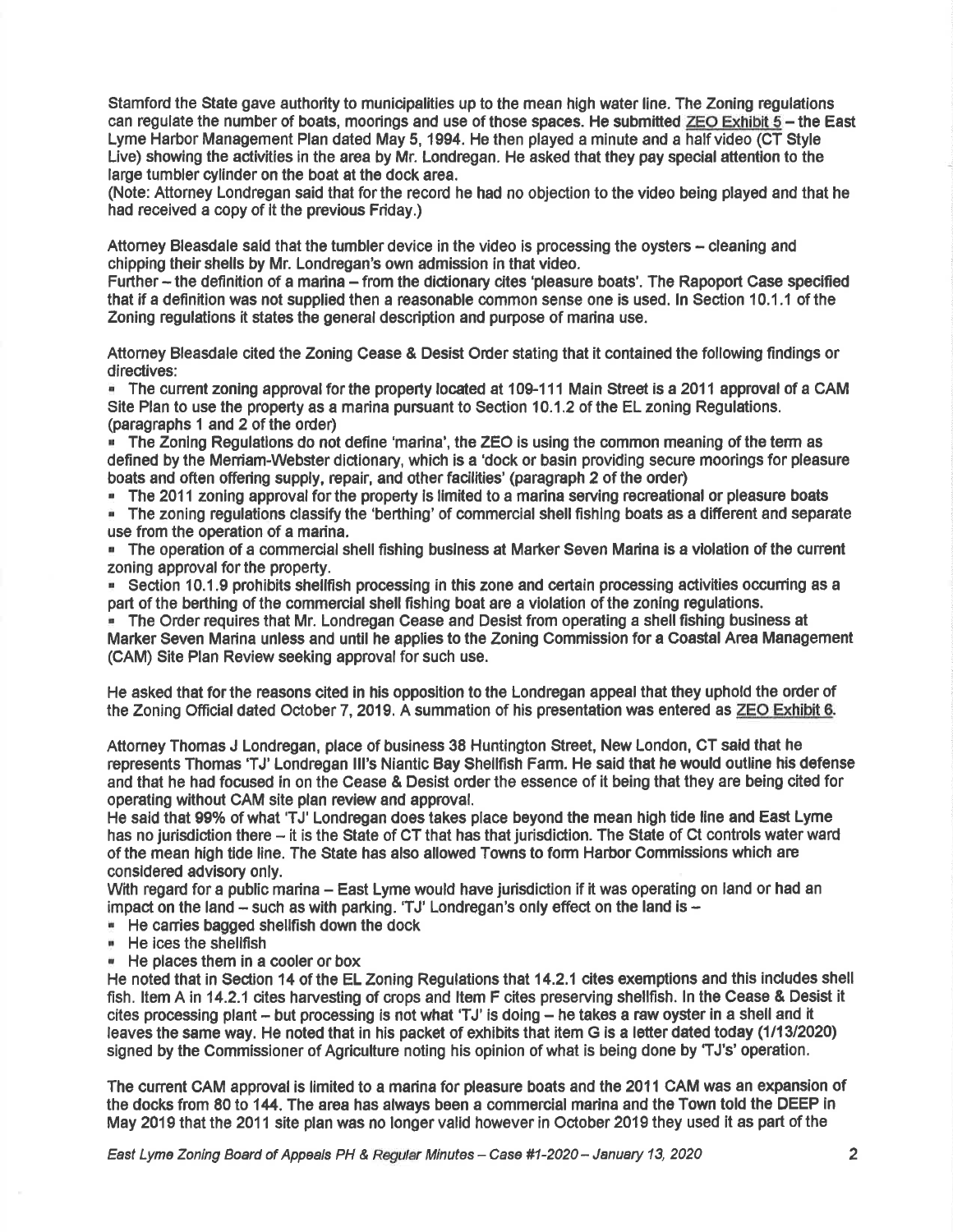Cease & Desist order saying that it is only forthe use of pleasure boats. He asked that they please concem themselves with the two issues - what activity takes place water ward of the mean high tide area and what activity happens land ward where you will find that Niantic Bay Shellfish Farm is not operating a 'processing plant'. They have a raw commodity activity. He cited Page 3 of his Exhibit A regarding Coastal site plan reviews and asked 'TJ' what he does water ward and land ward and why he thinks that he is here this evening. He stated that there is no reason for a CAM review for activities beyond the mean high tide mark. Commercial boats have always been at this marina and there were originally 80 slips there with no restrictions on the boats that could use the slips. He noted that they were cited for noise. Also, the Cease & Desist cited violation of Section 10.1.9, however when you look at that Section it cites 'shellfish processing  $plants' - but - there is no processing plant and no processing as it is a raw oyster.$ 'TJ'said that he thinks that he had been cited forthe noise as that is what he has been told.

Aftomey Londregan then presented his composite exhibits - Londregan Exhibit Package - Exhibits A-H to the members and proceeded to question 'TJ' with regard to who he is; what he does; what he owns; his background; his understanding of waterward and land ward of the mean high tide line and what the Town has Jurisdiction of; what he does on a typical day (ltemized throughout Exhibit A pages 1-94); if his tumbler is needed for the growing and sorting of the oysters (tumbling is part of the process as noted in a Dept. of Agriculture letter in the exhibits); the zone that they are located in (CM See Sections 10.1.9 & 10.1.12); CAM exemptions (Exhibit A pgs 20-24); testimony of Alfonso Morgillo stating that since 1966 the marina has had commercial fishing vessels; notation of emails from the Town First Selectman; 'TJ' response to email and subsequent call for a meeting with the First Selecfman (Mr, Mulholland also present); ZEO email to DEEP regarding 'shell fishing facility' and that the CAM site plan approval expired (Exhibit A pg 37); Town is telling the DEEP that 'TJ' is running a processing plant and a Cease & Desist will be issued (Exhibit A pgs 38-39);was'TJ'informed of whom had direded the ZEO to issue the C & D (No); 'TJ'letterto First Selectman Nickerson following meeting at Town Hall (Exhibit A pgs 40 - 48 noted - are not processing and activities are beyond mean high water mark, further has gone above and beyond to make improvements with regard to the tumbler'noise'; improvements which it was noted he is not required to do and which zoning does not have jurisdiction over); C & D noted that the zoning commission made the definition (Attomey noted that none could be found in any minutes); (cited pictures of non-recreational boats on the docks Exhibit A pgs 58-72 and the dock leases in that area Exhibit A, pgs 75 - 86); Cited Exhibit A pg 91 and pgs 92-93 regarding EL First Seledman proclamation recognizing Agri-business; and Noted his response to Exhibit K letter from EL Town Attorney to the DEEP citing Oak Bridge/Rogers and DiPietro v ZBA Milford cases and subsequent cases Rapoport v ZBA Stamford - noting that it is the State of CT that regulates activity water ward of the mean high water mark.

Attorney Londregan said that he had some questions for Mr. Mulholland and asked if he could have him answer them.

Discussion ensued and e break was taken regarding this matter.

Attorney Sweeney stated that Mr. Mulholland would not testify as he has Counsel to represent him and Attorney Londregan has distilled his questions to six (6) and Attorney Bleasdale would answer them. The questions would be directed to the ZBA Chairman to ask,

Mr. Carpenteri asked Attomey Bleasdale:

. ls it conect that the 2011 approval was only for expansion from 80 slips to 144 and did not affect the rest of the property?

Attorney Bleasdale said that he would have to say he would have to disagree as that is a 'too narrow' view of the application which ls in the record. lt applied to the entire property and it was slips for recreational boating. Mr. Sweeney asked that the answers be kept brief and a 'yes' or'no' if possible -

. Who directed the ZEO to issue the C & D order before the investigation was completed as was stated in the May 15, 2019 email to Marcy Balint.

Attorney Bleasdale replied the ZEO takes direction from the Zoning Commission and the First Selectman and that the C & D order was issued in October - long after the May 15, 2019 email.

- . The Cease & Desist Order states that the Zoning Commission interpreted a 'Marine'to be for pleasure boats only - at what meeting did the Commission do that.
- Attomey Bleasdale said that if it was formally adopted at a meeting; the fact is that the ZEO frequently acts on behalf of the Zoning Commisslon and you are here this evening to determine if that was an accurate interpretation.
- **. There is no physical processing plant on the land**  $-$  **is that true?**

East Lyme Zoning Board of Appeals PH & Regular Minutes -- Case #1-2020 -- January 13, 2020  $\,$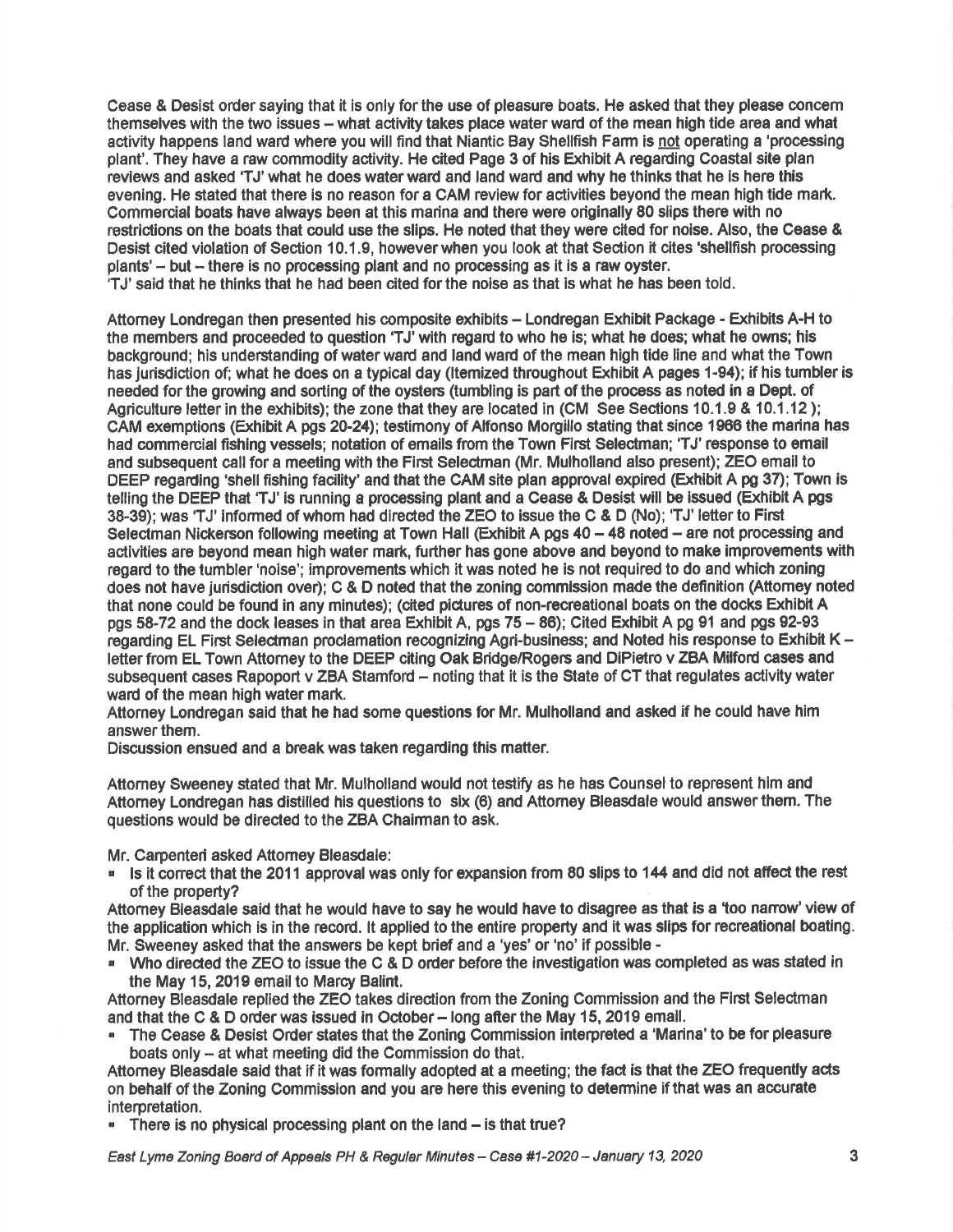Attomey Bleasdale said that he could not say for certain if it comes on land, the tumbler does not appear to be fixed in one location.

 $\blacksquare$  Is this the first C & D order issued for a marina not being all for pleasure boats Attomey Bleasdale noted that this is not a relevant issue for this Board at this time.

Attomey Sweeney noted that they accepted into the record Londregan submitted Exhibits A-H with Exhibit G being the Dept. of Agriculture letter that was received today.

Mr. Carpenteri asked if the Board had any questions for them. Ms, Jett-Harris asked 'TJ' to turn to pg 40 of the exhibit – and the first paragraph of his letter – noting that the letter said that he had made improvements that he was required to do  $-$ 'TJ'said that it was that he was not (sic) required to do.

Ms. Jett-Harris thanked him for the clarification.

Mr. Mace asked Attomey Londregan for a definition of a processing plant. Attorney Londregan said that to his way of thinking it is a physical structure - constructed, a building where items are off-loaded to; and not a piece of equipment.

Mr. Foley asked Attomey Bleasdale if he represented Mr. Mulholland personally orforthe Town. Attomey Bleasdale sald that he works forWaller, Smith & Palmerwho is the Town Gounsel. He worts closely with Attomey O'Connell and explained that because they could not represent the ZBA also that he represents the ZEO.

Mr, Mace asked Attomey Bleasdale what he sees happening here versus what is happening at Cini Park in the same zone.

Attomey Bleasdale said that is not really the issue here tonight of what is taking place in each area. They are not properties that have been approved in the same way. The C & D order says that you can't berth your boat there until you go through the CAM review. The Cini Park docks are commercially leased.

Mr. Mace asked if Cini Park went through the CAM review process.

Attomey Bleasdale said that he did not know.

Mr. Mace asked if they are zoned the same - CM.

Attomey Bleasdale said yes.

Attomey Londregan commented again that you do not have to have a CAM review forthe harvesting. Attomey Bleasdale said that they are only citing what is happening at the dock in the marina. The CAM exemption is not for putting shellfish on ice; it is for preservation/conservation.

Attomey Londregan said that the tumbler which can be operated anywhere is attached to a vessel at the dock. You saw that in the video.

Mr. Carpenteri asked 'TJ' if he worked elsewhere before starting his commercial business here.

'TJ'said that he worked for Mr. Malinowski on Flshers lsland for2+ years and out of a commercial vessel in New London.

Mr. Carpenteri said - so your first business of your own is here in East Lyme.

'TJ'said that was conect.

Attomey Sweeney representing the ZBA asked if one or both of the attomeys could point out where the vessel is actually berthed at Marker 7.

Attorney Bleasdale pointed out an area that is closer to the shore noting that either slip area is within the marina.

'TJ'noted the area.

Attorney Sweeney said that just to be clear - he noted that the berthing location of the shell fishing vessel is on the long ward dock area about halfway down. 'TJ'said yes.

Mr. Carpenteri asked what the tumbling process specifically does to the oyster.

'TJ' said that the tumbler (pg 12-13 of Exhibit A) is used to produce a tougher shell; for grading which is part of the growing process; and to clean out predatory animals to allow oyster success.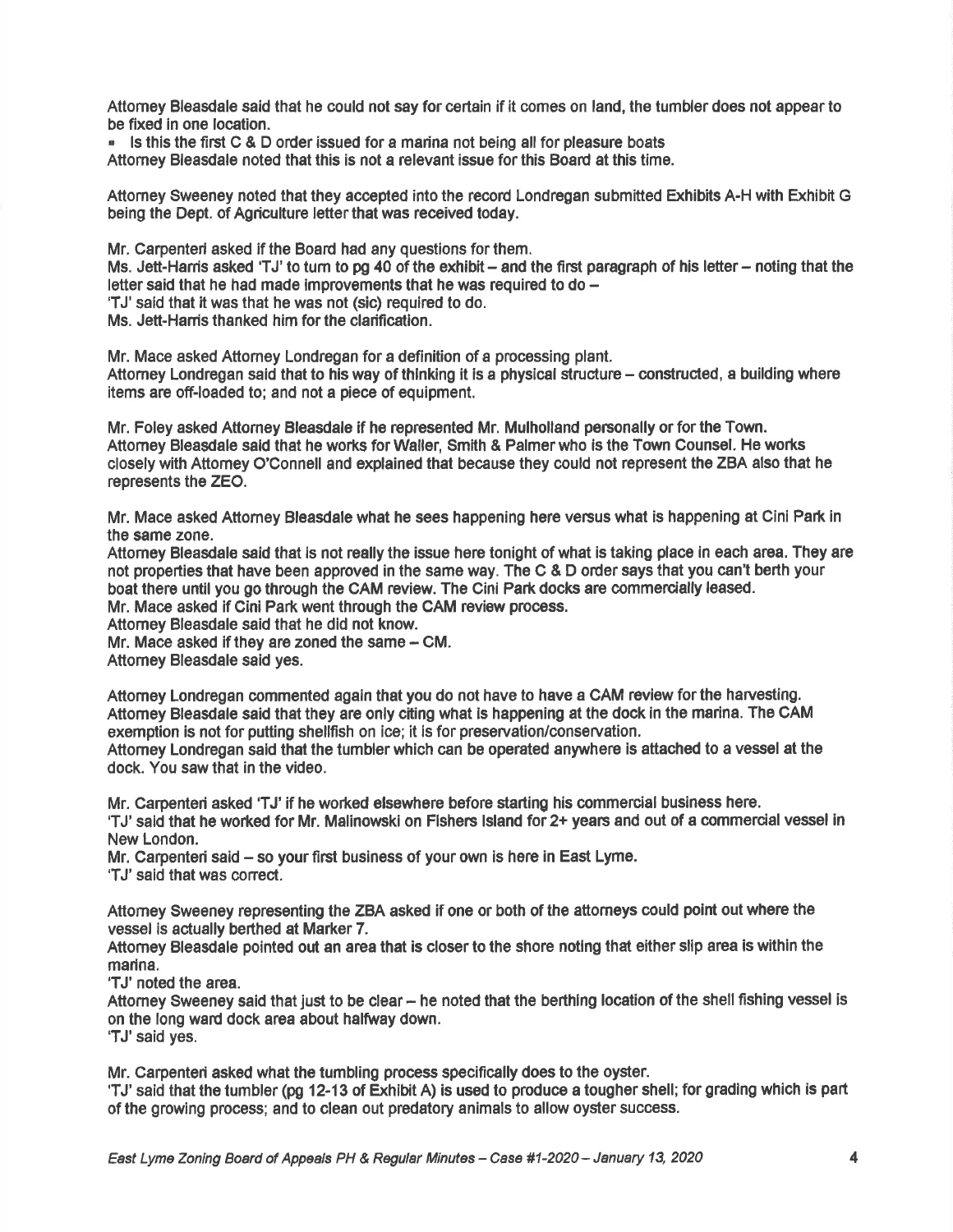Ms, Jett-Hanis asked how long the tumblertypically runs and how many oysters it entails.

'TJ' said that the growlng season is typically from May to November and it runs usually daily from 7 to 3; and on drying days from 8 to 2. Usually there are 1200 oys{ers. From May to November it probably runs 30 hours perweek M-F and off-season maybe an hour ortwo perweek. A bushel basket is 10 gallons which takes probably five to seven minutes to run through the tumbler.

Mr. Smith noted that they originally were in the marina but vacated when the piling was destroyed by the storm.

'TJ' said yes - those areas were hit by the storm and the piles were removed by WELSCO and that story still continues.

Mr. Smith asked if being at Marker 7 now is somewhat easler.

'TJ'said yes.

Mr. Carpenteri asked if there were any other questions from the Board  $-$  hearing none  $-$ He called for comments from the Public noting that he would take comment from the sign-up sheet and asked that they stick to the (5) five minute limit as they have a number of people who wish to speak.

Mr. Smith noted that he had Public Exhibits #1 - Letter from Steve Malinowski, President, PhD - Fishers lsland Oyster Farm, lnc. to the ZBA Board in favor of the restorative impacts of Bivalve aquaculture and Public Exhibits #2 - email from Sally Uden dated January 10, 2020 speaking in support of Niantic Bay Shell Fish.

Attomey John Casey, Robinson & Cole, 88 Howard St., New London, CT said that he is a partnerwith Robinson & Cole and represents Boats Inc. this evening as well as three other private marinas - Avra Hospitality/Harbor Hill Marina; Port Niantic and Three Belles Marina. He noted that together they provide summer dockage for over 600 boats and this provides significant economic beneflts to the Town. These marinas in the lower Niantic River are of the opinion that 109-111 Main Street is not an appropriate location for a commercial shellfish processing operation and these businesses and their customers have experienced the odons and noise emanating from the applicant's 'Oysterplex', not only when the processing plant is in use but even when lt is not in use. He further read his letter into the record which can be found as Public Exhibits #3 in the flle.

Mr. Carpenteri asked that they please stick to the 5-minute rule.

Scott Leahy, 133 Main St, Niantic, CT said that he is the new owner of Boats Incorporated a 175-slip marina and boat dealership that has been operating in this location for over 60 years. He noted that he purchased the business in 2018 and spent a great deal of time researching the regulations prior to the purchase. He said that he supports the Cease & Desist order and read his letter into the record - entered as Public Exhibits #4.

Terry Lineberger, 20 Niantic River Road, Waterford, CT said that she represents the Niantic RiverAdvocacy Coalition and they are against an illegal aquaculture farm in the Niantic River. She read her previously submitted letter which is entered as Public Exhibits #5 in the record.

Paul Daversa, 361 Mago Point Way, & Niantic River Rd., Waterford, CT said that he got involved in this because of Mr. Londregan's attempt to put aquaculture there. He cited his observations and asked that they uphold the  $C$  &  $D$ .

Mr. Carpenteri again reminded the public to stick to the issues at hand – the subject of berthing of the vessel and if it is a processing plant and not other issues.

Stanley Parchaiski, 13 Savi Ave., Waterford, CT said that he has been a dockage customer of Boats Inc. for 33 years and he thinks that this process is noisy and it stinks. He said that they are not allowed to process shell fish here. He submitted his comments - entered as Public Exhibits #6

Mr. Sweeney entered Public Exhibits #7 - from Thomas Annulli to Steve Carpenteri, ZBA Chairman citing that he lives in Old Lyme and is a customer of Boats Inc - he cited the economic impact of having approx. 500 boats in that area and asked them to support the C & D and; Public Exhibits #8 from Stuart & Sharon Carroll to Steve Carpenteri, ZBA Chairman citing that they are Boats Inc customers and feel that the marina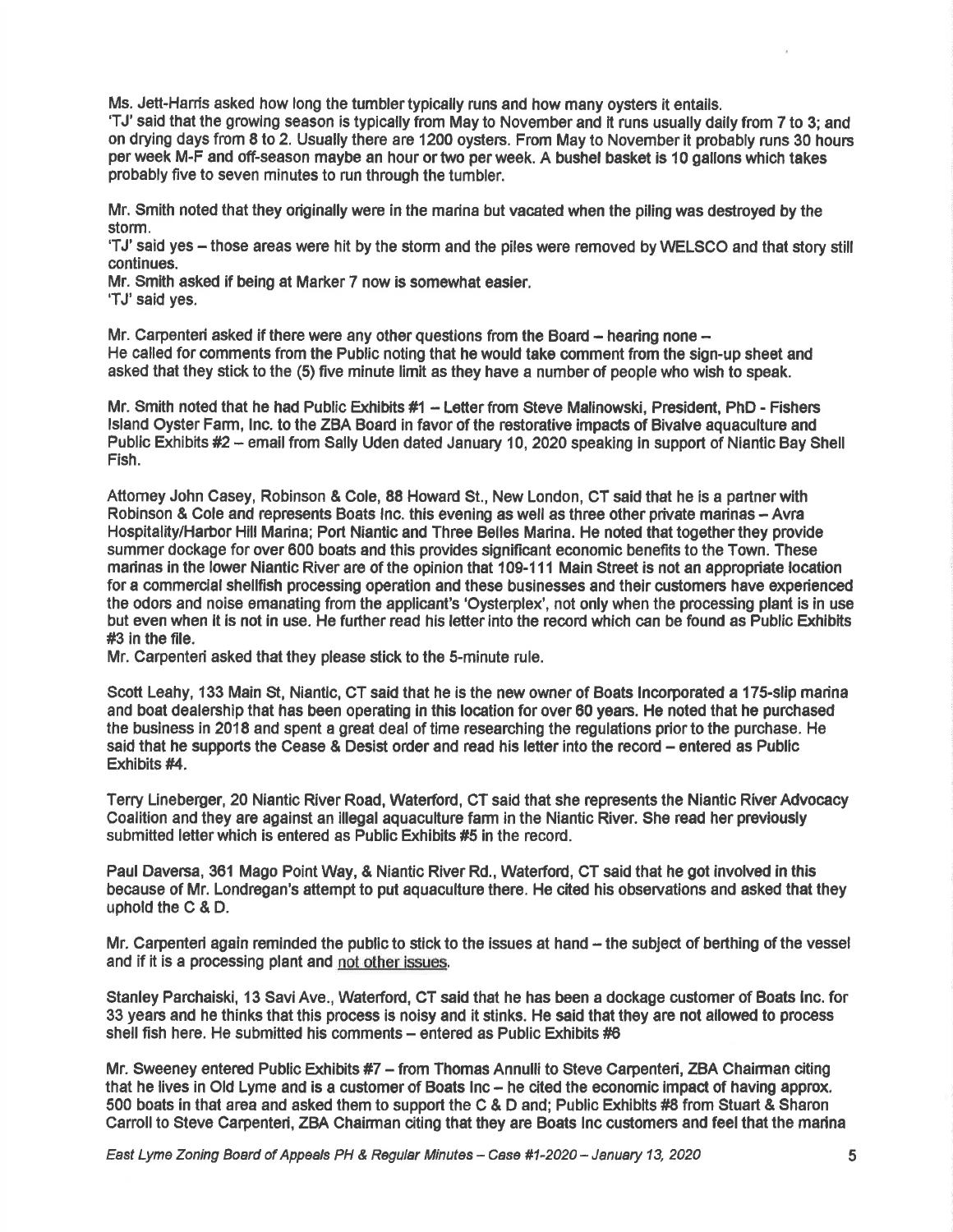area is for the recreational boaters who come to this Town as an escape and to stop what is going on at marker 7.

Bruce Parks, 29 High Street, Niantic, CT said that he was thrown off track on not wanting comments about the river. He first said that he does not know 'TJ' Londregan, but has never seen him 'speeding' on the river although some of the other boaters do. Everyone says that you have to save the river - well what he is doing is one of the best things that you can do for the river. Where do you think the water goes from all of these developments that the Town is building - it goes to the river. He said that he supports his business and wished him good luck.

Tom Kalal, 80 Grassy Hill Rd, East Lyme, CT said he is in support of aquaculture in our Town and that they should be encouraging such activity. He noted that he visited the site (with Ms. Hardy from the BOS) and it was not smelly or noisy or trash-like. The smell probably comes from the row upon row of boats with marine engines that leave a sheen of oil on the water and pollute it. Entered as Public Exhibits #9/

Gene Buonanno, 2 Winchester Court South, East Lyme, CT said that he lived in Waterford for 40 years and in East Lyme for the past 30 years. He is at slip #22 at marker 7 Marina directly across from the vessel they are referring to – it is not smelly, it is not noisy and he has people who come to visit and they carry on a conversation without any issues. He said what they are talking about may be coming from all of the other boats in the area.

Steven Schafer, Stella Mar Fishing Company, 28 Southfield Ave., Stamford, CT said that he is here to uphold the integrity of 'TJ'and the business that he is in. He said that he does what Tim does but in Stamford, CT. Tim is an honest man who does exactly what he says he is going to do. He explained how oysters are farmed and how the tumbler operates noting that it is crucial to the survival of the oysters to have like size together. He is in the same business and it is hard work and the piece of equipment is not part of an 'oysterplex' or processing plant as has been said this evening. He noted that the Statutes are written in such a way as to encourage cooperation between stakeholders. He said that he is fully in support of Niantic Bay Shellfish and Tim Londregan.

Steven Dinsmore, 57 Chesterfield Road, East Lyme said that he is the Chairman of the East Lyme Shellfish Commlssion and that they have been following this but have not come to a Commission decision on this. They do not have jurisdiction over shell fishing in the Niantic River- that is WELSCO. He asked that they continue the public hearing so that they can come to some consensus as they are working on an update to their plan and would like to make oomments.

Attorney Londregan said that they do not have any jurisdiction.

Attomey Sweeney said that they could hear from Attomey Bleasdale and Attomey Londregan after this segment on this issue.

Mark Christensen, 66 Grass Hill Road, East Lyme said that he is the Chair of the EL Agribusiness subcommittee of the EL Commission for Conseryation of Natural Resources and he wanted it known that the subcommittee fully supports agriculture in all of its forms as defined by CGS 1-1(q) which indudes aquaculture. The cunent POCD also clearly supports aquaculture. He submitted his notes and the BOS Minutes where the EL Agribusiness Proclamation was approved and a copy of CGS 1-1 (q) forthe recod. This wes entered as Public Exhibits #10.

\Mlliam Christensen, 66 Grassy Hill Road, East Lyme said that he was there to speak in favor of Niantic Bay Shell fishing and for farmed shell fishing in the Niantic River and Bay area. He said that he is a junior studying Aquaculture and Fisheries Sciences at URl. He said that he could not express how disappointed he is by the arguments put forward against Mr. Londregan and his company. With respect to the so-called 'processing' he asked if they were to go apple picking or strawberry picking and put the apples or strawberries in a bag or box - would they be considered a processor? The answer would be no - and the shell fish that he is harvesting is the same as they are not being opened or tampered with in any fashion. He said that he has worked at an Oyster business in Noank and as for the smell - there are two restaurants right there which are not affected by any smell. He submitted his statements which were entered as Public Exhibits #11.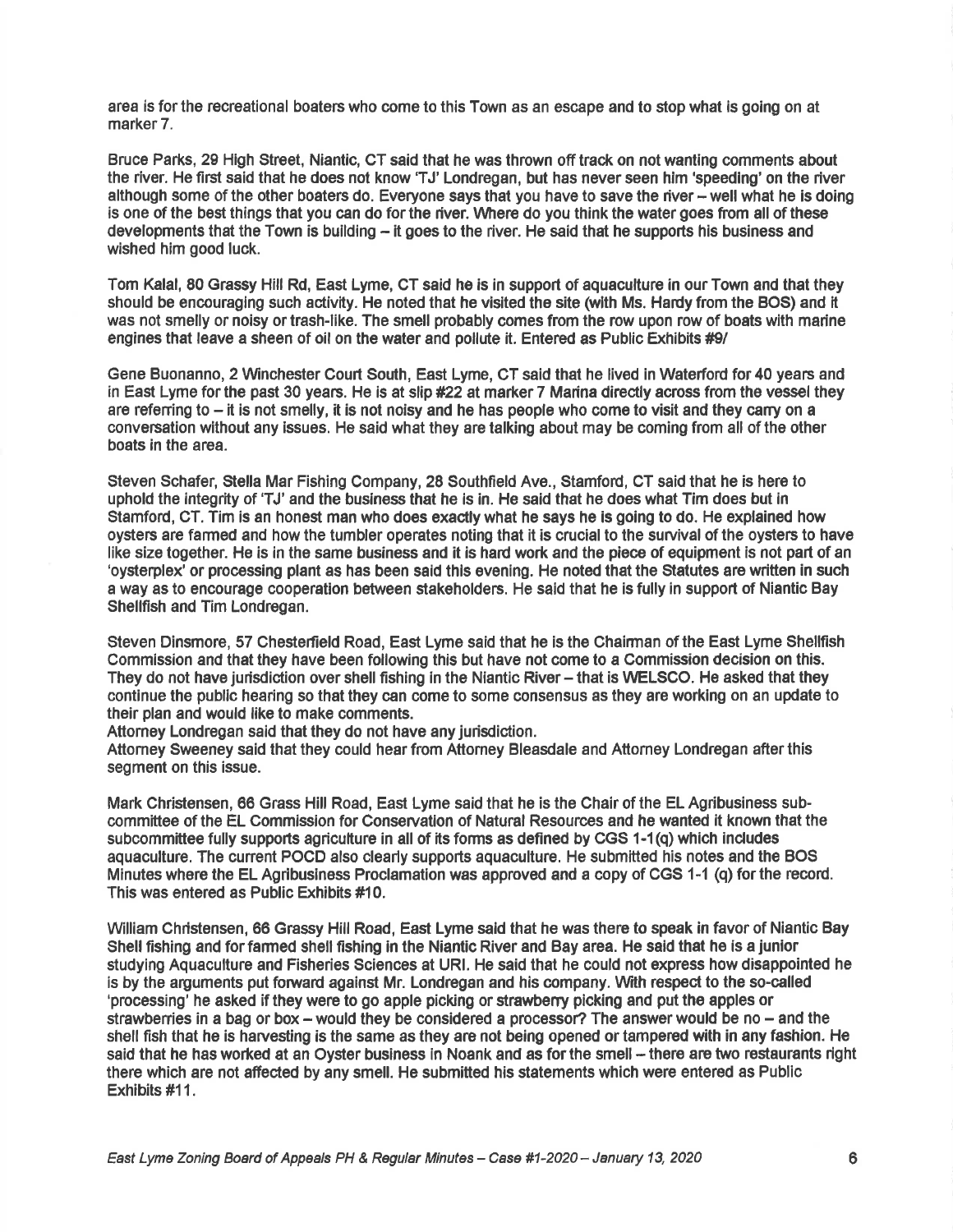Michael Stepski, 17 Maple Road, Quaker Hill, CT Captain of the Tartan ll explained that all there was in the marinas was fishing boats and it is the pleasure boats which have in recent times pushed out the fishing business. He said that the likelihood of getting local product is more and more scarce – 90% of our seafood is shipped in from other countries. He said that he is happy that Cini Park has the leases. Tim produces a high quality oyster that maintains the sweetness. He said that they do not want to become another fake seaside Town with fish shipped in from other countries. He submitted his statements - entered as Public Exhibits #12.

Bill Carr, 23 Cherry Street, Niantic, CT said that he has lived here for many years and that he supports Tim and his company. He said that he recalls years ago eating Niantic Seafood in San Francisco. lf they do not support this industry - it will become extinct. The East Lyme symbol is he scallop shell.

Seth Garlick 5 Orchard Street, Niantic, CT said that he was recently clamming and that the reason why it gets later and later each year opening the clammlng seeson is due to all of the boats that are in the area and it is this that prohibits everything.

Julia-Hope Liebig, 60 Grand St., Niantic, CT said that she works for Harbor Hill Marina and read a letter from Andrew Chafoulias, the Founder and CEO of Avra Hospitality who purchased Harbor Hill Marina in 2018. He voiced his opinion in opposition to Marker 7 Marina for shell fishing as he feels that the Niantic river is a recreational river. He noted the awards that Harbor Hill has received. This was submitted and entered as Public Exhibits #13.

John Herde, 114 Chesterfield Road, East Lyme, CT former owner of Marker 7 Marina - said that he hears <sup>a</sup> lot of accusations from John Leahy and Harbor Hill people who recently purchased the Boats inc and Harbor Hill Marina properties. He said that they claim that they did their due diligence - well Mr. Londregan was there in 2018 and if they did their due diligence then they saw him there prior to their purchases. Further, no one epproached him or called him complaining about smell or anything else so with these folks trying to railroad this man out of here tonight is ludicrous. Further his wanting to know who made the complaint is relevant -as they never made a complaint while he was there - he said that this meeting is about zoning and a lot of these accusations are totally false.

Sherry Rose, said that she lives in Southington, CT, at 171 Beecher St. She keeps her boat right at Marker 7 and she spends her summers here with her grandchildren - and there is no noise or smell and they do not have any issues – further the water during the past two summers has been cleaner due to his operation as the oysters help clean the water. She seid that she can sleep through it and that there is more noise when they power-wash the docks than with the tumbler in use. She said that she fully supports the shell fishing,

Kurt Hayes, 13 Joyce Court, Niantic, CT said that as the zoning board he commended them. He said that he thinks that they need to work together and with Waterford on the issue as there is a concern for the river.

Mr. Carpenteri asked if anyone else wished to speak -

Hearing no one -

Attorney Sweeney said that they would allow Attorney Bleasdale and Attorney Londregan to make final comments and then the Board can decide if they want to continue or close the hearing.

Attorney Bleasdale said that they are not there about aquaculture – they are not against that. He said that he would have to agree with Attomey Casey with regard to having to look at the type of adivity that has been here and the intensity. He also commented on what Mr. Shaffer said noting that they have to seek the proper approvals and the Cease & Desist order cited that they need to seek CAM approval. He submitted that they do not need to keep the hearing open or wait for or seek input from Mr. Dinsmore and his commission as when they apply for CAM approval they can weigh in at that time.

Attomey Londregan said that the regulations clearly cite their operation as being exempt from CAM review. With regard to Mr. Casey and his comments – they indicate that they clearly want you to choose pleasure boats over their business. With respect to 'processing' a raw oyster is taken out in a shell and when it is bagged and leaves the area it is still a raw oyster in a shell. Only the State has jurisdic{ion water ward and the Harbor Management Commission has no jurisdiction over shell fishing -- their role is only advisory.